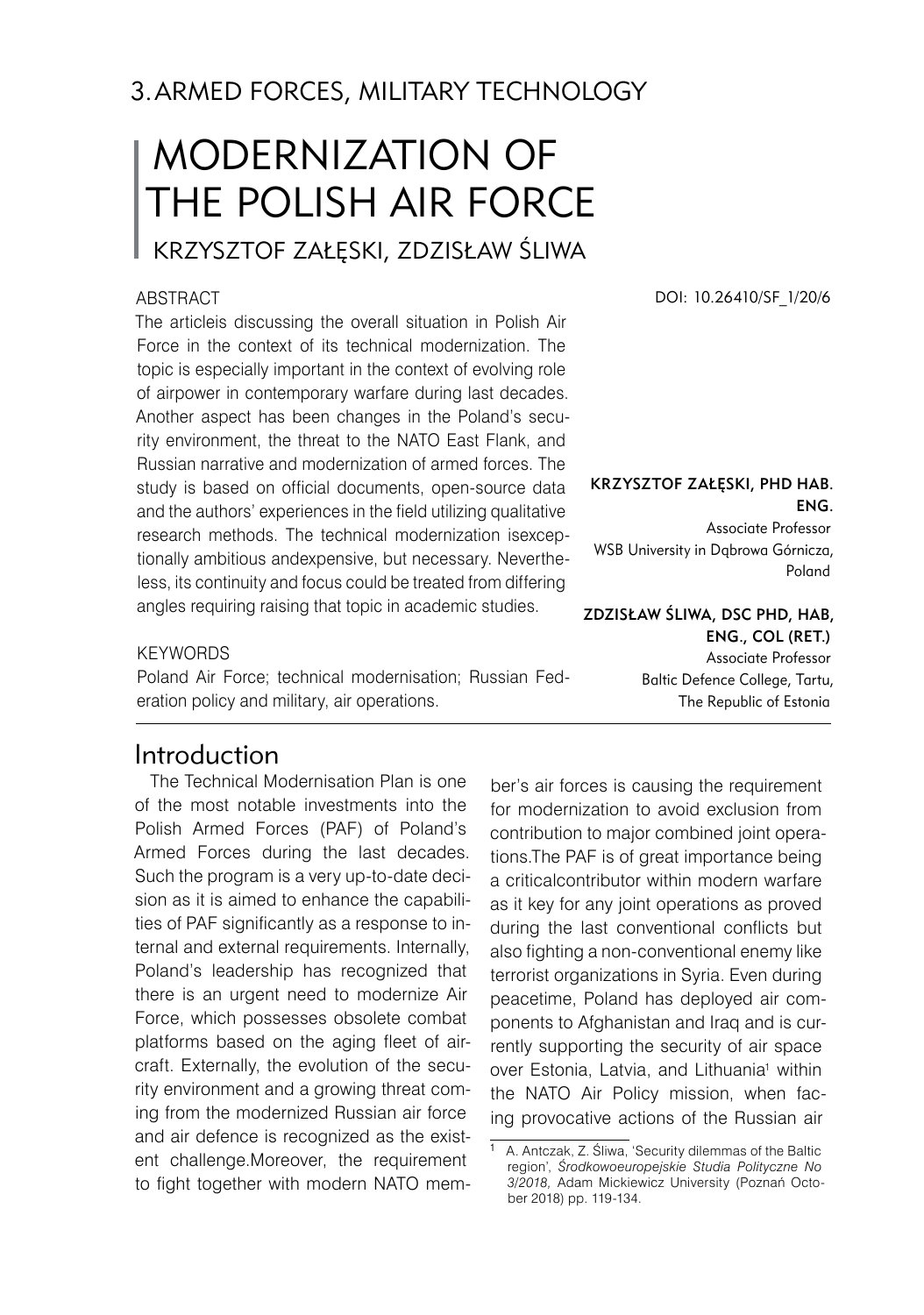force. It could be assumed that the 'Cold War' spirit is back, causing a rapid arms race with the highest intensity since the collapse of the Soviet Union causing political, economic, social and cultural changes in the security environment. Such trends are continuing with newly emerging challenges and threats shaping national and global security<sup>2</sup>, causing a growing gap between globalization breaches and national interests of single states and between developing and developed countries.

The article aims to present the major notions within the technical modernisation of Poland's armed forces with the focus on those programs, which are related to the air force. The paper is not discussing Poland's air defence capabilities although those are very important and directly linked with air domain allowing denying the effectiveness of an adversary. The research is implementing qualitative methods taking into account modernization of armed forces as a case study utilizing multiple types of open data sources and experiences of the authors. The paper consists of three major parts allowing recognizing their interactions and interrelations. The first par is dealing with the role of airpower based on its utilization in conventional and unconventional conflict from historical perspective. The second is allowing recognizing the implication of national security environment and its perception on decisions to modernized armed forces. The third part is providing an overview of armed forces modernization processes with the focus on air force. It is leading to conclusions and recommendations.

### The airpower within contemporary warfare

Airpower is the significant component of any armed forces as its capabilities are related to successful operations contributing to a synergy effort with all other services. The military conflicts of last decades have presented that the air dimension of contemporary operations will not diminish its importance as of specific characteristics of the airpower, as follows: speed, height, and reach. Combining these key characteristics gives the airpower a high degree of flexibility, although there are some limitations, e.g. inability to seize and hold terrain, to establish direct contact with the local population, etc. However, the air component can deliver strategic effects by disrupting or destroying an adversary centre of gravity or other vital targets like leadership, command and control system, military industry, critical infrastructure, etc.Nevertheless, the main missions are related to counter-air operations to achieve a desired or necessary level of control of the air, namely a favourable air situation, air superiority or even air supremacy<sup>3</sup>. John Warden III, U.S. Air Force, highlighted is stating,

*"air superiority is essential. Since the German attack on Poland in 1939, no country has won a war in the face of enemy air superiority; no major offensive has succeeded against an opponent who had air superiority. Conversely, no state has lost a war while in maintained air superiority, and attainment of air superiority consistently has been a prelude to military victory".*

The statement is supported by the history of the Second World War and after the war

For details read: K. Załęski, *Siły zbrojne. Teoria i praktyka funkcjonowania*, (Warsaw: Difin 2019); see also: K. Załęski, *Relacje i stosunki międzynarodowe w kształtowaniu bezpieczeństwa europejskiego*, (Dąbrowa Górnicza: Akademia WSB 2017).

 $\overline{3}$  Read: P. Mailinger, 'Supremacy in the Skies', Air *Force Magazine* (February 2016) pp. 46-50.

J.A. Warden III, *The Air Campaign. Planning for Combat*, (Washington: the National Defense University Press 1989) p. 10.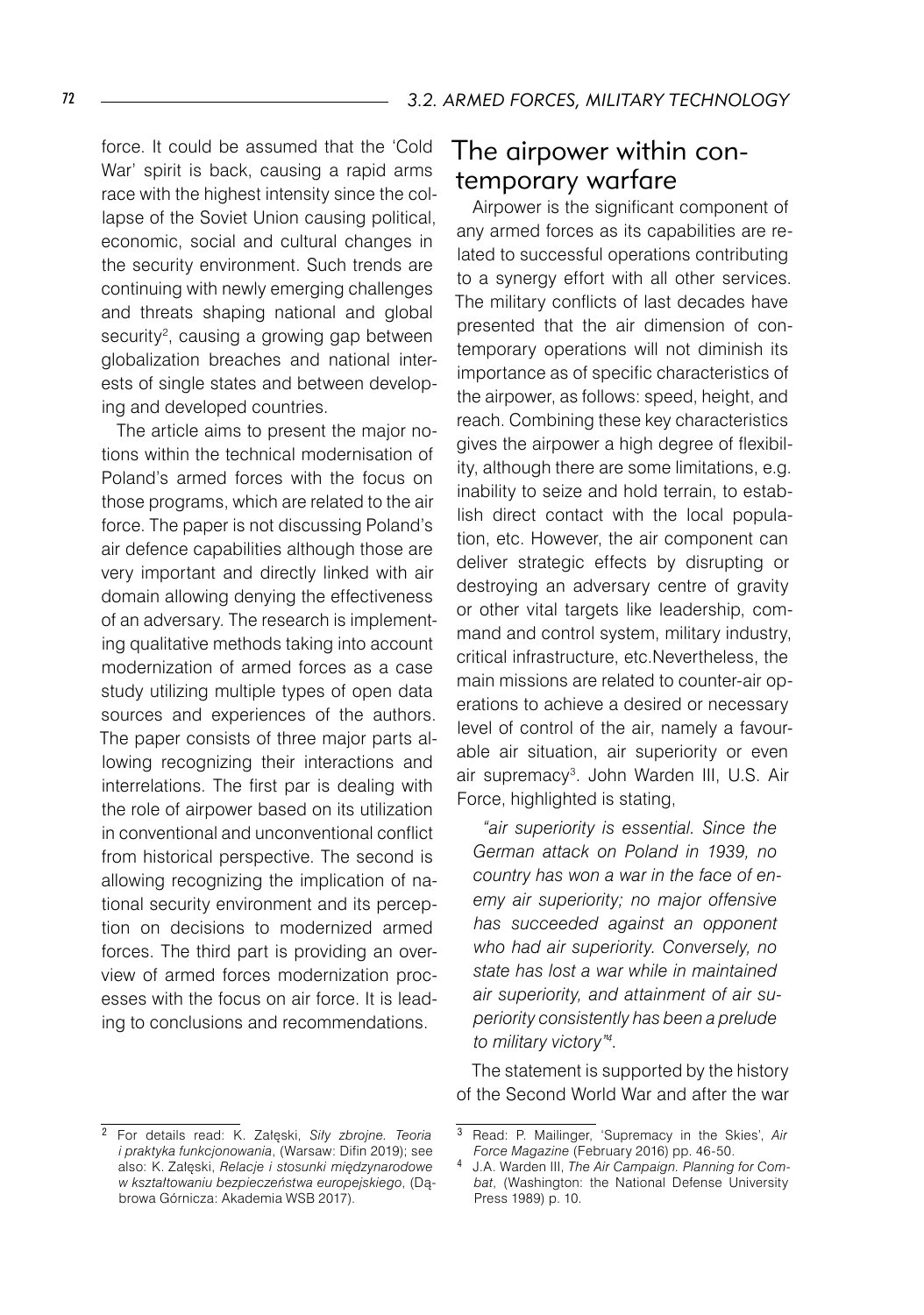period. However, there are also cases e.g. the War in Vietnam, when too heavy reliance on air force coupled with underestimation of the enemy led to losing the war. The air power has strong potential to create strategic effects like in Libya when No Fly Zone "to help protect civilians"<sup>5</sup> during the 'Operation Unified Protector' (OUP)<sup>6</sup>was thecrucial facilitator of success<sup>7</sup>. The same occurred during 'Operation Allied Force' in 1999 after establishing the Kosovo Engagement Zone (KEZ)<sup>8</sup> when air attacks convinced "Milosevic that it was time to end the fight"<sup>9</sup> leading to his capitulation<sup>10</sup>. The operations in the Persian Gulf in 1990-1991 and during 'Desert Storm',marked by U.S. air supremacy, proved the critical value of air force capabilities<sup>11</sup>.

Similarly, in Afghanistan, airpower support enabled the victory of the Northern Alliance in 2001 and it was stated, "There is no substitute for effective air and space

8 'The Kosovo Air Campaign, Operation Allied Force', *NATO Website* (last update 11 November 2014) http:// www.nato.int/cps/en/natohq/topics\_49602.htm (accessed 12 December 2019).

power"12 . However, in Syria, it was not panacea to fight the Islamic State of Iraq and Greater Syria (IS)13causing that "the U.S. air campaign has turned into an unfocused mess"for Russia it was an opportunity to test own air force engaging asymmetric enemy14 . Therefore, it could be said, "air power alone will not win a campaign"15 . Currently, there is a great investment in unmanned air platforms and careful conceptual consideration of their role in future conflicts.The UK is considering the change of manned to unmanned aircraft ratio (from an 80:20 split to even 20:80 split)recognizing the growing impact of technology on warfare16 .

The last conflicts have not been fought between equal air force involving enemy with very limited airpower (Iraq, Libya) or even lack of that crucial component of modern armed forces (Taliban, IS). Therefore, the air forces'adversaries'capabilities were limited,causing overconfidence into friendly force capabilities, creating the

<sup>&</sup>lt;sup>5</sup> UN Security Council Resolution 1973 (2011), 17 March 2011, *the UN Security Council*, para. 4 and 6, available at: http://www.un.org/en/ga/search/view\_ doc.asp?symbol=S/RES/1973(2011) (accessed 12 December 2019). The underline provided by the Authors.

*Present Paradox. Future Challenge*, (Kalkar: the Joint Air Power Competence Centre March 2014) pp. 44- 45.

 F. Gaub, *The North Atlantic Treaty Organization and Libya,Reviewing Operation Unified Protector*, Carlisle: U.S. Army War College, Strategic Studies Institute June 2013), pp. 6-8.

<sup>9 &#</sup>x27;Operation Allied Force', Global Security, (last modified 16 October 2013) http://www.globalsecurity.org/ military/ops/allied\_force.htm (accessed 14 December 2019).

<sup>10</sup> S. Ritchie, *The British Experience in Operation Allied Force*, in J. Fergusson (ed.), *Aerospace Power. Beyond 100 Years of Theory and Practice*, (Winnipeg: University of Manitoba, Centre for Defence and Security Studies 2005) p. 126; *Kosovo/Operation Allied Force. After Action Report*, (Washington: Report to Congress 31 January 2000) p. 126- 139.

<sup>11</sup> R. Citino, *Blitzkrieg to Dessert Storm. The Evolution of Operational Warfare*, (Lawrence: the University Press of Kansas 2004) p. 277.

<sup>12</sup> AP 3000. British Air and Space Power Doctrine, Fourth Edition, (London: UK Ministry of Defence, Air Staff 2009) p. 50,

<sup>13</sup> M. Gunzinger, J. Stillion, 'The Unserious Air War against ISIS*',the Wall Street Journal* (14 October 2014), http://online.wsj.com/articles/mark-gunzingerand-john-stillion-the-unserious-air-war-against-isis- 1413327871 (accessed 14 November 2019).

<sup>&</sup>lt;sup>14</sup> M. Thompson, 'What the Failure of ISIS to Take Kobani Means', *Time* (26 October 2014), http://time. com/3540401/kobani-isis-islamic-state-pentagon/, (accessed 14 December 2019). T. Ripley, 'Scope of anti-Islamic State air ops continues to evolve*'*, *Janes's Defence Weekly* Vol. 51, issue 43 (22 October 2014) p. 23. R. Shield, 'Russian Airpower's Success in Syria: Assessing Evolution in Kinetic Counterinsurgency', The Journal of Slavic Military Studies (Vol. 31/2 2018) p. 229.

<sup>15</sup> General Sir David Richards quoted in: C. Letsch, C. James, P. Lewis, N. Watt, 'Syrian Kurds say air strikes against Isis are not working', *The Guardian*(6 October 2014), http://www.theguardian.com/world/2014/ oct/05/air-strikes-isis-not-working-syrian-kurds (accessed 15 December 2019).

<sup>16</sup> G. Jennings, 'UK sets out post-2030 combat aviation force structure', *IHS Jane's Defence Weekly* (29 July 2014), http://www.janes.com/article/41309/ uk-sets-out-post-2030 -combat-aviation-forcestructure?utm\_campaign=[PMP]\_PC6110\_E14 %20DF%20NL%20SECURIT Y%2008\_05\_ 2014\_ DW Deployment&utm medium=email&utm source=Eloqua (accessed 14 December 2019).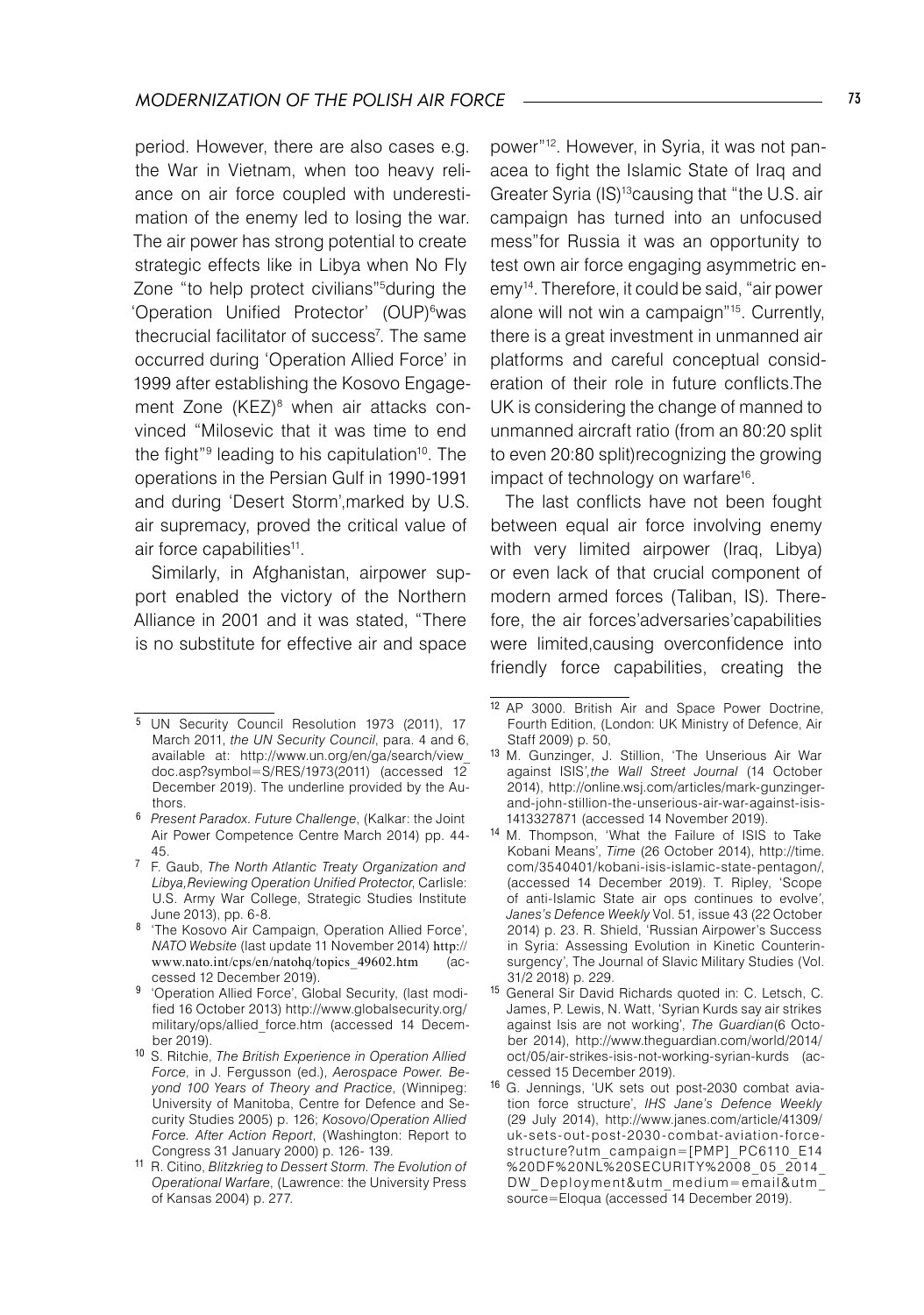myth of easy victories and a tendency to underestimate opponents. In that context, it is necessary to remember, "If you fight the weak, you become the weak"17 . One of the lessons identified was that even some obsolete weapon systems inflicted damagesto advanced aircraft. Therefore, looking into the future conventional combat, facing a more technologically developed enemy in a significant number, both quantity and quality will matter. It caused misleading assessment of airpower roles as a panacea for quick and bloodless wars giving the wrong perception, especially when the West armed forces would confront the modern enemy with up-to-date equipment and training and readiness to dedicate the life of soldiers to achieve political and military goals. Such the judgment could divert doctrines and military programs into wrong directions,and "the impact of airpower can mislead decision-makers in future conflicts"18 .Victory in the air will not be so easy requiring proper preparations. The last conflicts made a warning to NATO and something to consider through by Poland's Air Force leadership. It presented the capability gap among NATO nations highlighting "NATO's reliance on the United States"19 and diversity of member nations' capabilities. They were visible within many NATO air forces and in the case of coalition forces like in the Gulf War. That observation is important in the context of Russia as there are even much deeper differences among the capabilities of nations, and such the gap is widening every year, particularly as major powers are speeding up their air forces modernization. Inevitably, it is pushing smaller and less powerful countries into cooperation with more reliable and proved partners.

## The challenges of the national security environment

Poland military leadership has observed carefully such developments related to the air force, its technological development and the importance during conventional and nonconventional conflicts. It was especially important as after the change of political system, the Polish armed forces possessed equipment produced mainly in Russia and it was very true in the case of all types of fixed-wing and rotary-wing aircraft. Entering NATO in 1999 caused a need to adjust air component to the Alliance requirements to allow conducting combined joint operations. The first step was the creation of the command and control element of Poland's Air Force, which has been the Centre of Air Operation established in 200120. It has been performing a range of missions during peacetime ensuring the safety of Polish air space. It is also part of the NATO Integrated Air and Missile Defence System (NATINAMDS) and is a commanding element of the national contribution to the Baltic Air Policing Mission<sup>21</sup>. The temporary lack of threat from Russia was not on the top among challenges as of such the courteous documents as the 'Founding Act on Mutual Relations, Cooperation and Security between NATO and the Russian Federation' designed to guide relations by building increased trust. The threat assessment, al-

<sup>17</sup> Martin van Creveld quoted in: L. Susser, 'Closing Ranks: Series of critical reports to the Israeli Defence Forces' failure in the second war in Lebanon, citing poor professional training, mistaken military philosophy and misguided values and principles'*, The Jerusalem Report* (08 January 2007) p. 12.

<sup>18</sup> F. Gaub, *The North Atlantic Treaty Organization and Libya*,..., op., cit., p. viii.

<sup>19</sup> *Present Paradox. Future Challenge*, op., cit., p. 27.

<sup>20</sup> For details see: Centrum Operacji Powietrznych - Dowództwo Komponentu Powietrznego, https://cop. wp.mil.pl/pl/2.html, (accessed 22 February 2020). About Poland's Air Force command and control read: J. Rajchel, K. Załęski, Dowodzenie Siłami Powietrznymi, Aspekt narodowy i sojuszniczy. Uwarunkowania, tendencje i kierunki zmian (Air Force Command, National and Allied Aspect, Conditions and Directions for Change), Scientific Papers, Naval Academy year LII, No 3(186), Gdynia 2011, pp. 229- 250.

<sup>21</sup> Polish MilitaryContingent 'Orlik', http://airpolicing. wp.mil.pl/en/35.html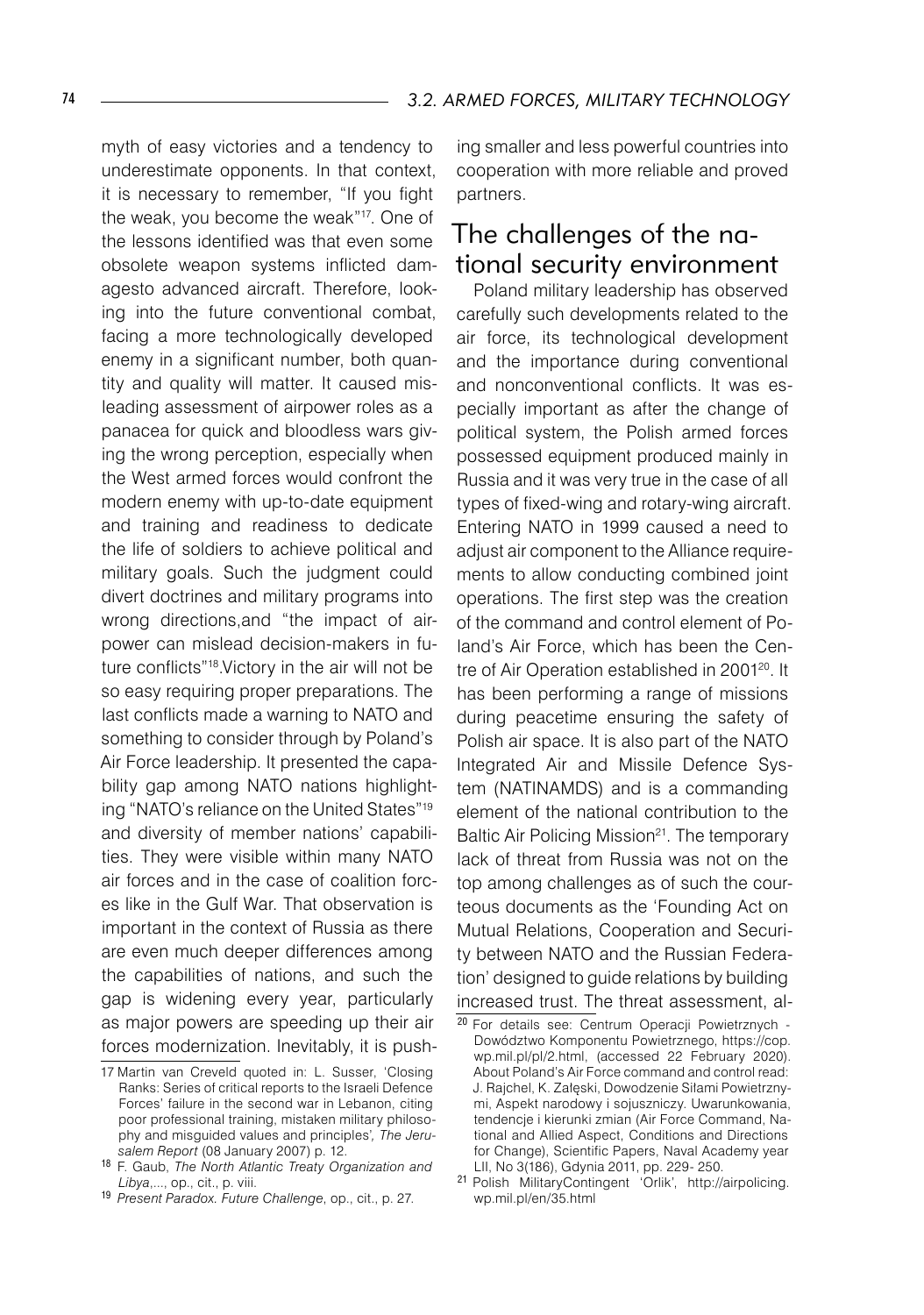though never excluding the East neighbour, was up to some extent causing investment into other aspects of Poland's daily life and economy. The 2008 war in Georgia was recognized as a wake-up call for Poland as of historical memories and recognition that the so-called 'near border' in Russian foreign policy was not forgotten. Polish authorities already in 2013 recognized the negative changes in East European security and that assessment was correct.

 The war in Ukraine in 2014 was the real message, as the war became a reality in the country directly bordering Poland. It was also the time when the so-called 'Komorowski Doctrine' was implemented marking the shift of strategic priorities from expeditionary operations to a national defence based on national military capabilities as a guarantor of sovereignty and security<sup>22</sup>. The role of the air force was strongly emphasized during the meeting with pilots in 2012, after the exercise 'Red Flag' finalized the implementation of F-16s. It was recognized that PAF was ready to accomplish all tactical and operational tasks as a critical deterrence provider (by denial and punishment) for the country<sup>23</sup>, which is the border nation of NATO. The Alliance priority on collective defence and the security of the Eastern Flank, especially the sovereignty of Lithuania, Latvia and Estonia, were key topics during NATO Summit in Newport  $(2014)^{24}$ , pointing the requirement to extend assurance and deterrence posture to face it. It was line with Polish narrative. Therefore, some decisions were taken to support it as Poland's Sejm (Parliament) decided

to raise the defence budget allocating at least 2% of GDP from 2016 onwards, establish the Territorial Defence Force service of armed forces and launch a Strategic Defence Review including technical modernisation programme until 2022. The decisions have been continued and "the military community has not lagged behind the policy changes. Reforms, although slow in progress, were carried despite some critics from within the armed forces"<sup>25</sup>. An important was NATO Warsaw Summit in 2016 in line with Polish expectations including such the decisions as reinforced deterrence and defence and the statement about no option to go back to business as usual with the Russian Federation26. So, in Warsaw,the "renewed emphasis has been placed on deterrence and collective defence"27.A similar narrative was continued in NATO Summits in Brussels and London, extending military posture in East Europe in front-line nations.

'The Defence Concept of the Republic of Poland' published in 2017 highlighted the role of Air Force: "the Land and Air Forces remain the key elements of the Polish defence" and it was the outcome of research and analysis<sup>28</sup>. This is closely linked with the modernization of current capabilities based on the assessment that:

*"A crucial element of our deterrence force will be played by the Air Force equipped with long-range precision weapons and the 5th generation combat aircraft, the number of which will steadily grow. Due to the reinforcement* 

<sup>&</sup>lt;sup>22</sup> S. Koziej, Rozważania o Bezpieczeństwie. O bezpieczeństwie narodowym Polski w latach 2010–2015 w wystąpieniach i referatach szefa Biura Bezpieczeństwa Narodowego, Lazarski University, Warsaw 2016, pp. 190-191.

<sup>23</sup> Ibid. pp. 118-119.

<sup>24</sup> See: Wales Summit Declaration. Issued by the Heads of State and Government participating in the meeting of the North Atlantic Council in Wales, (Newport: 05 September 2014) para 7, pp. 16-18.

<sup>&</sup>lt;sup>25</sup> M. Szymański, Security Franchising: Polish – American Defence Cooperation, in M. Zachara (ed.), Poland in Transatlantic Relations after 1989: Miracle Fair, Cambridge Scholars Publishing 2018, p. 130.

<sup>26</sup> K. Przybyła, NATO wobec konfliktu na Ukrainie, Bezpieczeństwo Narodowe 2016/I-IV, National Security Bureau, Warsaw 2016, pp. 125-127.

<sup>27</sup> Warsaw Summit Communiqué. Issued by the Heads of State and Government participating in the meeting of the North Atlantic Council in Warsaw 8-9 July 2016, (Warsaw: 09 July 2016) para 6.

<sup>28</sup> The Defence Concept of the Republic of Poland, Ministry of Defence, Warsaw May 2017, p. 47.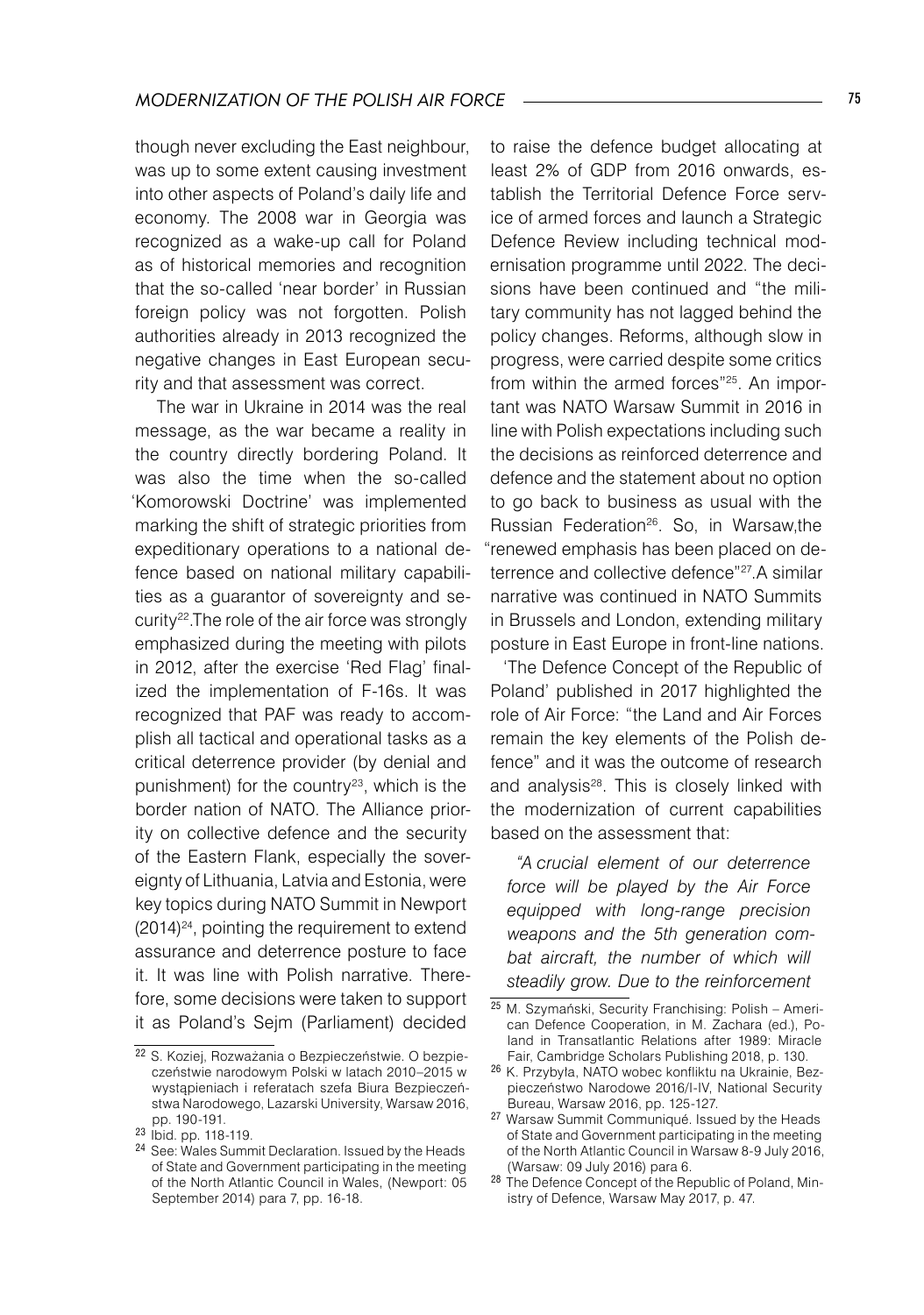*of the coastal missile units, manned and unmanned reconnaissance platforms, modern mine warfare and submarines, we will greatly increase our capabilities to protect our coastline. The above adjustments will contribute to the establishment of our national A2/ AD potential"29.* 

This is closely linked with the threat assessment, which is the Russian Federation policy, military build-up and declaration of NATO as the main threat to its security as enlightened in the Russian Military Doctrine published in December 2014<sup>30</sup>. Therefore, "the Russian government defines security along its borders as a top priority"<sup>31</sup> so it is directly related to Poland and is visible by trying to falsify history and undermine the nation's role as a member of international organizations. Recognizing it, Poland's 'Defence Concept' is describing that "by 2032 Russia will maintain its aggressive stance in its foreign and security policies. Taking into account the asymmetry of military capabilities between Russia and NATO's eastern flank members, such a situation creates a direct threat for Poland and the region<sup>"32</sup>. Such the threat perception is shared among think tanks and experts dealing with security like RAND<sup>33</sup>, Potomac Foundation, Chatham House, and the regional ones as the International

Centre for Defence and Security(ICDS)<sup>34</sup> and by politicians, military experts as Juri Luik, General (ret.) Wesley Clark or General (ret.) Sir Richard Shirreff35. Another report by the Jamestown Foundation 'How to defend the Baltic States'36 discussed Russian scenarios to act aggressively against Lithuania, Latvia and Estonia. The pretext could be the need to 'defending the rights of the Russian minority' within the compatriot policy concept.

It could be assumed that there is a clear perception of the threats and challenges; among them, Russia is still the primary conventional and 'hybrid' adversary. Therefore, it could be assumed that further investments into armed forces will be continued. As for now, priorities of modernization are showing a clear understanding of air domain importance for future warfare. It is a very important contribution to NATO capabilities concerning achieving the desired level of air superiority or even air supremacy in any potential conflict. The overall effort is significant nevertheless, according to foreign observers:

*"Despite these investments, both Polish experts and international observers have diverging views on the status of Poland's military capability. …. However, uncertainty regarding the present government's priorities, coupled with substantial and controversial staff replacements and dismissals, have led to a bureaucratic deficit that has impaired the country's ability to prepare decisions relating to the modernisation of the Armed Forces. The priority given to the* 

<sup>29</sup> Ibid., p. 51.

<sup>30</sup> Военная доктрина Российской Федерации, (Moscow: The Security Council of the Russian Federation 25 December 2014), para 12a-d, http://www.scrf. gov.ru/documents/18/129.html (accessed 6 February 2020).

<sup>31</sup> V. Zakem, P. Saunders, D. Antoun, 'Mobilizing Compatriots: Russia's Strategy, Tactics, and Influence in the Former Soviet Union' *CNA's Occasional Paper* (November 2015) p. 14.

<sup>&</sup>lt;sup>32</sup> The Defence Concept of the Republic of Poland, op. cit., pp. 23-26.

<sup>33</sup> D.A. Shlapak, *Deterring Russian Aggression in the Baltic States. What it Takes to Win,* (Santa Monica: RAND Corporation 2017); *Testimony of David A. Shlapak before the Committee on Armed Services Subcommittee on Tactical Air and Land Forces United States House of Representatives*, (Washington: United States House of Representatives 01 March 2017).

<sup>34</sup> H. Praks, *Hybrid or Not: Deterring and Defeating Russia's Ways of Warfare in the Baltics – the Case of Estonia,* (Rome: NATO Defence College, Research Paper No 124 December 2015).

<sup>35</sup> W. Clark, J. Luik, E. Ramms, R. Shirreff, *Closing NATO's Baltic Gap*, (Tallinn: International Centre for Defence and Security 2016); R. Shirreff, *War with Russia*, (London: Coronet Books 2016).

<sup>36</sup> R.D. Hooker, Jr., *How to defend the Baltic States,* (Jamestown Foundation October 2019) pp. 14-18.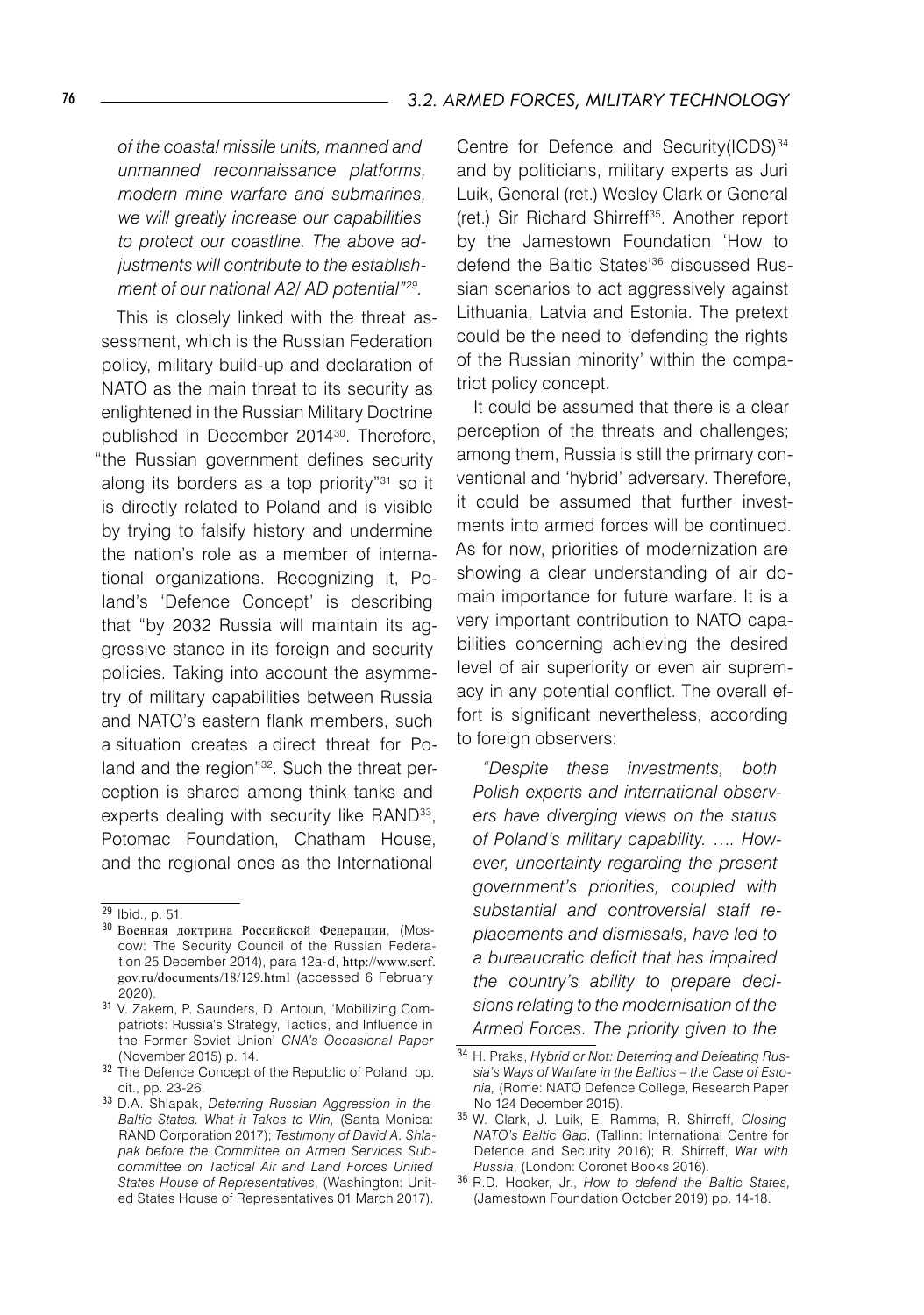*domestic defence industry in acquisition can also prevent the efficient use of resources. In addition, efforts to rapidly recruit and arm the new Territorial Defence force may divert resources from the other branches of service. Moreover outdated equipment–dating back to the Warsaw Pact period–still represents up to 70 percent of the total stock"37.*

This assessment is coming from observing the impact of the political situation in Poland on the continuity of reforms and modernization within armed forces during the last decade. When discussion the role of Air Forces; this service is very fundamental as it must effectively defend national airspace and parallel control the skies above places where its ground troops are operating to make any successful joint operations possible. The security environment is evolving along with still improving Russian Federation's air force and air defence capabilities. Those are deployed in so-called anti-access/ area denial hubs like Kaliningrad and Belarus is ready to be another hub next to the Polish border<sup>38</sup>. The scenarios could differ in nature from a conventional attack against Poland or Baltic countries and the need to implement NATO Article 5 (most dangerous and less probable) to 'hybrid' conflict below the threshold of war. Another danger is a violation of national airspace, which is currently occurring quite often toward Estonia, Latvia and Lithuania requiring NATO's Air Policy mission fighters to react, and the need to protect critical national infrastructure in a case of attack. Parallel, the air force must

preserve capabilities to support Allies and U.S., when requested or as of political necessity, to conduct 'out of area' operations. The later ones could ask for specific abilities, as an area of operations would require adjusting current aircraft fleet capability to prepare them properly.

## Modernization of Poland's Air Force – the past

The political changes at the beginning of the nineties of the previous century have changed the political – military situation in Europe. It was the time when Poland decisively started its drive toward the West values and membership in NATO and the European Union. It initiated a significant effort to transform armed forces into the NATO model along with the modernization of existing military capabilities<sup>39</sup>. The modernisation of the Air Force was part of this effort and it occurred in the early nineties, after a report of a commission appointed by the Minister of National Defence. The report specified that PAF combat potential (then – Air and Air Defence Army) was degrading based on aging, obsolete Sovietmade combat aircraft. As a result, within the 'Armed Forces Modernisation Plan for 1998- 2012' prepared in 1997,the decision about the acquisition of modern multi-role fighter aircraft was included. The ambitious aim was to introduce as many as 160 platforms before 2001. To make it realistic, the 'Plan' was supported by proper funds reaching some 1.95% of GDP and this decision was key to ensure financial resources<sup>40</sup>. The Council of Ministers on 23rdMay 2000 highlighted the tasks for PAF to defend national airspace, support Army and Navy within the NATO Integrated Air Defence System

<sup>37</sup> E. Hagström Frisell, A. Sundberg, Poland - An Increasingly Important Ally in the Defence of NATO's Eastern Flank, International Centre for Defence and Security, Tallinn 13 March 2017, https://icds.ee/poland-an-increasingly-important-ally-in-the-defenceof-natos-eastern-flank/ (accessed 24 February 2020).

<sup>38</sup> Z. Sliwa, V. Veebel, 'The Suwalki Gap, Kaliningrad and Russia's Baltic Ambitions', Journal of International Studies, 12(3) 2019, pp. 109-121.

<sup>39</sup> J. Rajchel, *Bezpieczeństwo powietrzne Polski po akcesji do NATO* (Warsaw: TNP S.A. 2013) pp. 369- -385.

<sup>40</sup>R. Ciastoń et al., Przyszłość Sił Powietrznych i jednostek obrony powietrznej w Siłach Zbrojnych RP, Kazimierz Pułaski Foundation, Warsaw 2015, p. 9.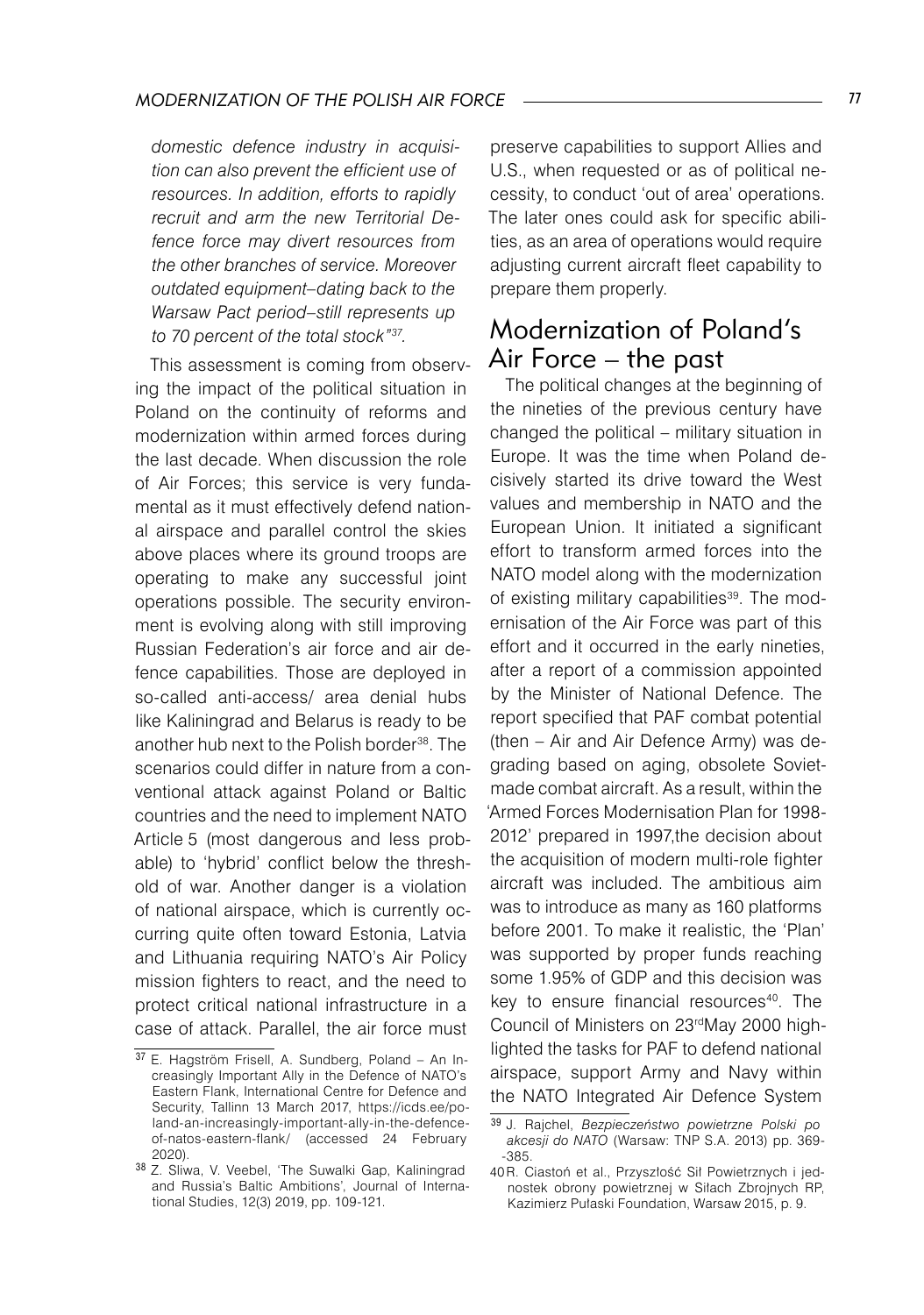(short: NATINADS). On June 22, 2001, the Sejm of the Republic of Poland (lower house of the Polish parliament) adopted the law 'Equipping the Polish Armed Forces with multi-role aircraft'41 , which envisaged the acquisition of 60 aircraft as part of the government program and sequenced implementation of new aircraft. So the previous Plan was suspended and the new one introduced new deadlines for 2001-2015. Following the new decisions, the Poland's and U.S. governments signedan agreement on delivery of new fighters on 27 December 2002.Recognizing the role and as regional partner,U.S. Lockheed Martin agreed to offer a newer version of the F-16 fighter jet<sup>42</sup>. Meanwhile, the situation in respect to fighters improved slightly after the handover of 22 MiG-29 aircraft from Bundeswehr in 2004,which it had acquire from the East Germany a force air force after reunification<sup>43</sup>.Germany sold them for a symbolic price of 1 Euro, but Poland was to spend some 43 Million Euros to modernize them using own military industry. Following the new Plan, the 48 (not 60) F-16s block52+, from that time the most advanced aircraft in PAF, entered service between 2006 and 2008 under.It happened however, with a 12 year delay compared to the original plans. The deal was worth 3.8 billion USD and included a package of hardware like missiles, bombs and aerial reconnaissance kits. In that context, it proved to be essential for Polish Air Force that "with the reception of

the new fighter, they conducted reforms on a 'revolution in military affairs' scale. The most significant is the fact that Polish air bases came able to receive and facilitate operations of U.S. Air Force aircraft"44. The contract was not only military and it was a political message strengthening the relationship with the U.S. as a strategic partner, especially as "America struggled for a new, credible and loyal partner in Europe"45.

The 'Plan of Technical Modernisation of the Armed Forces 2013-2022' was following the proclamations ofthe 'Program of development of Polish Armed Forces in years 2013-2022'. The 'Plan of Technical Modernisation' included 30 programs divided into six categories - anti-aircraft and missile defence, unmanned aerial vehicles, helicopters, air forces, navy, and land forces. It was prepared in the different security environment and it was still based on MiG-29s and Su-22s, which were produced in the late 1980s and early 1990s and newly delivered F-16s. They former were planned to be out of service as in October 2013 their continuity of service was recognized as "unprofitable due to 'operational-economic' reasons. As the security situation evolved as of Ukraine war, already in "2014 the Ministry of National Defence declared a desire to maintain the Su-22 in the Air Force and provide the necessary, basic modernization including installation of new radio stations, as well as more modern reconnaissance systems (IFF, Identification Friend or Foe)"46. The Plan was financed with allocation "for the period from 2013 to 2016 amount about 135.5 billion PLN from which expenses for technical modernisation will equal about 37.8 billion PLN – 27.8% of the

<sup>41</sup> Act of 22 June 2001 on Establishing a Multi-Annual Program 'Equipping the Armed Forces of the Republic of Poland with multi-purpose aircraft' and ensuring conditions for its implementation, (Warsaw: Poland's Parliament 22 June 2001) http://prawo.sejm.gov.pl/ isap.nsf/DocDetails.xsp?id=WDU20010890972 (accessed 26 January 2020).

<sup>42</sup> Poland Country Study Guide. Volume 1 Strategic Information and Developments, International Business Publications 2013, p. 109.

<sup>43</sup> German-Polish MiG-29 Transfer Complete, Deutsche Welle 5 August 2004, https://www.dw.com/en/german-polish-mig-29-transfer-complete/a-1287949-1 (accessed 26 January 2020).

<sup>44</sup> M. Szymański, Security Franchising,…, op. cit., p. 141. <sup>45</sup> Ibid, p. 140.

 $46$  R.Lipka, Polish combat aviation – maintaining the illusion? Defence24, 25 July 2014, https://www.defence24.com/armed-forces/air-force/polish-combataviation-maintaining-the-illusion (accessed 23 February 2020).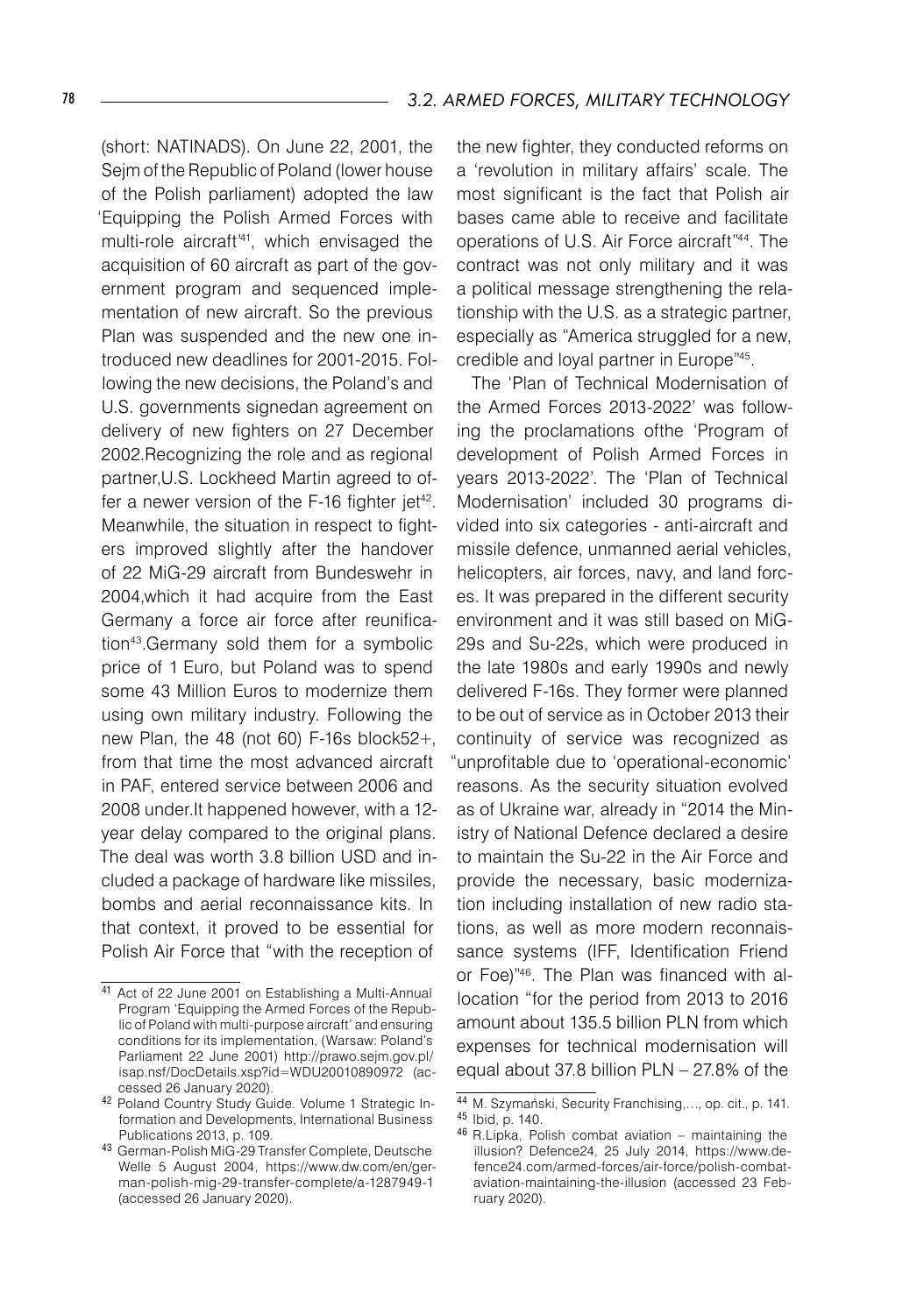whole budget"47. Act from 15<sup>th</sup> September 2017 on modernisation and financing the armed forces ensured defence spending increase to 2.1% of GDP in 2020, and ultimately to a minimum 2.5% of GDP in 2030. Therefore, it could be expected that no later than in 2035, the Polish Air Force will be able to respond effectively to contemporary threats and challenges related to national and regional security. The expenses planned for 2017-2022 would "amount about 273.2 billion PLN with 102,1 billion for technical modernisation what gives about a 10% rise of expenses for technical modernisation that is 37.3% of the budget"<sup>48</sup>. Therefore, the financing was planned based on real needs and an important part of those funds was designated for the air force.

### Modernization of Poland's Air Force – the way forward

On 28thFebruary 2019, Mariusz Błaszczak, the Minister of National Defence, approved the 'Plan of Technical Modernization until 2026' allocating 185 billion PLN, which is 45 billion more compared to the previous plan49. The critical element of the Plan is program 'Harpia' (Eng. 'Harpy') to procure new generation multirole aircraft to enhance operational capabilities of air force and able to operate in an anti-access and network-centric environment. An imperative is an ability to cooperate with NATO air component. The aim is to acquire 32 fifthgeneration Lockheed Martin F-35 Lightning II multirole stealth combat aircraft to equip two fighter squadrons. F-35s will allow PAF

to operate deep in the enemy's airspace up to 800 km without aerial refuelling, based on a tactical radius, which up to 1100 km. As the result, the Air Force will enhance the ability to perform a range of air tasks:Offensive Counter Air (OCA), Defensive Counter Air (DCA), and in contribution to joint operations by Air Interdiction (AI) and Close Air Support (CAS). Next, it will enable effective Suppression of Enemy Air Defence (SEAD) and Combat Search and Rescue (CSAR). So far, those capabilities have been limited in the PAF. Polish F-35A deliveries would begin in 2024, and all the 32 aircraft should join PAF in 2030<sup>50</sup>. They will be equipped with Block 4 software, and the agreement includes a modernization package and upgrades introduced later. Other elements are51 : ground support equipment and pilots' equipment, ground training equipment for airbases, Integrated Training Centre and 8 Full Mission Simulators included, full logistics support package, operational support IT system for the F-35A, and training for 24 pilots, up to the instructor level as well; training for 90 members of the tech support personnel.

The U.S. Congress approved selling 32 F-35 aircraft for an estimated USD 6.5 billion52; the negotiations could reduce this price to down to USD 4-4.5 billion. However, it will be only part of the total program as of costs required training, armaments, technical support, logistics and modernisation of existing infrastructure. Financial issues have been raised by civilian and military experts in Poland being concerned about

<sup>47</sup> Technical Modernisation of Polish Armed Forces 2013-2022, Defence Aerospace Source 14 December 2014, based on data from the Polish Ministry of Defence, http://www.defense-aerospace.com/cgibin/client/modele.pl?shop=dae&modele=release& prod=141459&cat=3(accessed 23 February 2020).

 $48$   $ibid.$ 

<sup>49</sup> Modernizacja techniczna SZRP, Ministry of Defence, Warsaw 28 February 2019, https://www.gov.pl/web/ obrona-narodowa/modernizacja-techniczna-szrp (accessed 24 February 2020).

<sup>50</sup> M. Szopa, Harpia Fighter Procurement Details - Polish F-35 Deal Unveiled, Defence 24, 31 January 2020, https://www.defence24.com/wyszukiwanie/harpia -fighter-procurement-details-polish-f-35 -dealunveiled(accessed 21 February 2020).

<sup>51</sup> Ibid.

<sup>52</sup> B. Pietsch, The US just approved the \$6.5 billion sale of 32 F-35 fighter jets to Poland, Reuters Business Insider 25 PAril 2018, https://www.businessinsider. com/us-backs-proposed-65-billion-sale-of-32-f-35 lockheed-jets-to-poland-2019-9 (accessed 28 February 2020).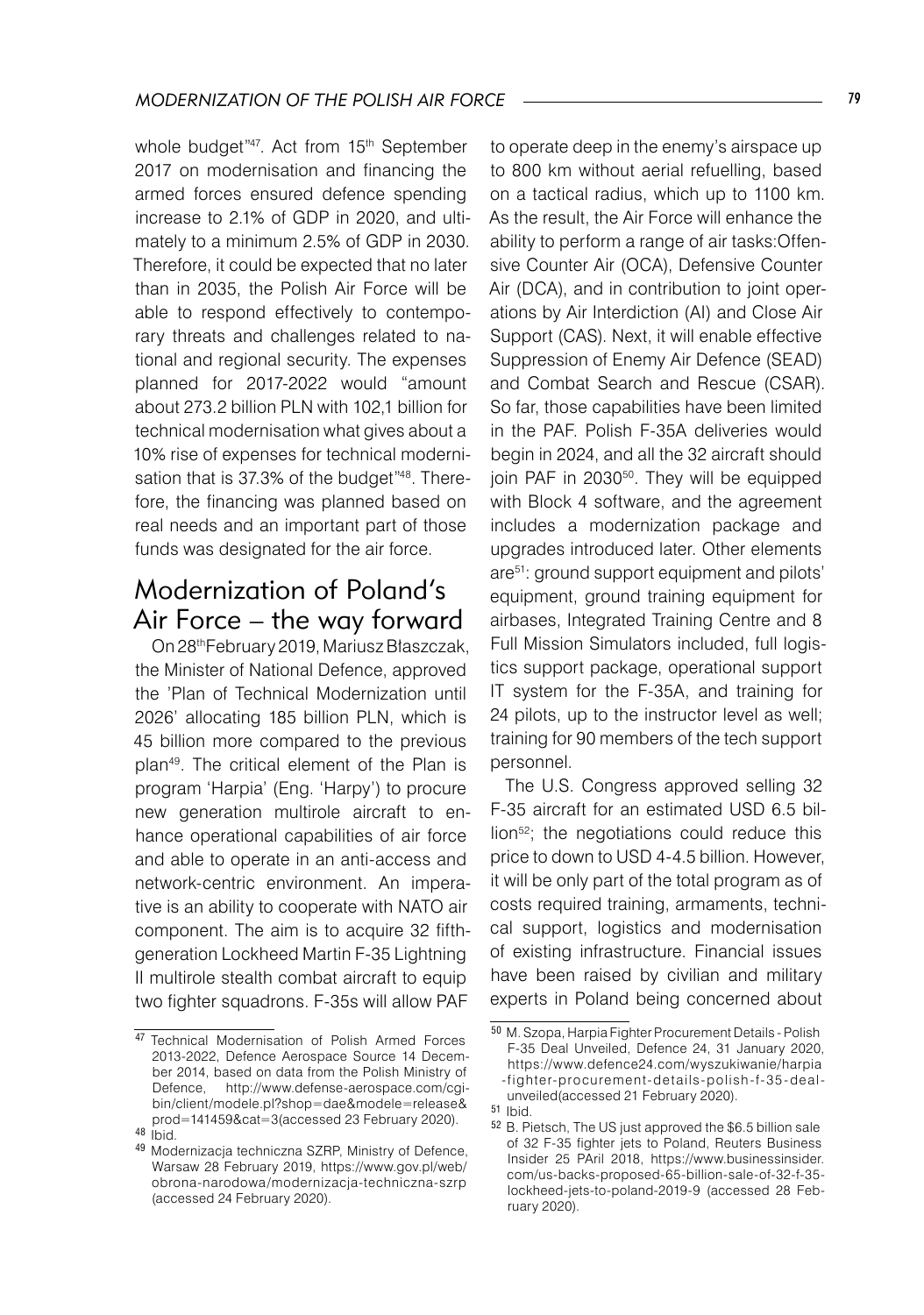increasing F-35 operating costs. Poland's decision is reasonable, just considering the highly militarized Kaliningrad Oblast. The challenge is that Poland does not have yet F-35 capable infrastructure to facilitate operations in terms of logistics, networkcentricity, command and reconnaissance and to analyses and collect data. Besides, the existing (and recently implemented) training system for flying personnel is dedicated to previous generation aircraft. There is no doubt that the direction of changes is correct, while the sequence of implementation of individual system elements raises serious doubts. What is of significance, the countries in the F-35 program, being advanced withrespect to the technical support of their armed forces, have been preparing themselves to implement this type of aircraft for 8-10 years. The very last stage was the introduction of F-35 aircraft as such. Poland has decided on the differing sequence, which will probably shorten the period of modernisation of support systems, using the experience of allies and based on cooperation. However, it will not allow Poland to operate the aircraft entirely independently for at least several years after its implementation.

The program for acquiring comprehensive aerial reconnaissance aircraft - 'Płomykówka' (Eng. 'Barn Owl'), is another essential factor within the Plan. It is associated with the acquisition of battlefield Imagery Intelligence buying unmanned medium-range tactical class aircraft – program 'Gryf' (Eng. 'Griffin') and acquisition of unmanned micro-class aircraft for urban terrain – program 'Ważka' (Eng. Dragonfly'). Such the Unmanned Aerial Vehicles (UAVs) equipped with optoelectronic systems, intended for land forces and special forces, will provide a high-resolution picture of the battlefield, necessary to enhance the security of operations by land forces and spe-

cial forces combat teams. There is an opportunity for PAF to take advantage of the American program by joining the "'Loyal Wingman' UAV programme, aimed at developing a large drone which will accompany the F-35s during missions"53. The 4.6 billion program 'Harpi Szpon' (Eng. 'Harpy Talon') willadditionally allow swarm tactics approach as those UAVs will carry out combat tasks within joint combat groupings with both 4<sup>th</sup>and 5<sup>th</sup>generation fighters. Next, they will be able to exchange reconnaissance and command information between them as part of a network-centric battlefield.

Although air defence programs are not the primary focus of the paper, it is necessary to mention the program for acquiring medium-range Patriot surface-to-air missile (SAM) system. The program 'Wisła' (Eng. 'Vistula'), will replace the outdated Air Defence System being importance when considering the air domain. Next, concerning land forces the program 'Kruk' ('Eng. Raven'), to acquire modern attack helicopters, will start in 2020. It intends to procure at least two squadrons (32 helicopters) to replace the post-Soviet equipment (Mi-24 helicopters) by 2026 as the deadline for implementation. Similarly, another land based program 'Homar' (Eng. Lobster'), to procure 20 'Himars' multiple rocket launchers (MLRs), has importance. It could engage targets located 70-300 km away, allowing attacking enemy airfields and air defence systems e.g. in Kaliningrad (SEAD missions) based on reliable intelligence.

The last Plan's shortcoming is a lack of programs about air transport or aerial refuelling as if this topic did not exist or did not matter for NATO's future operations. Currently, the basic air transport aircraft is

 $\overline{53}$  Poland to sign USD 4.6 bn deal for F-35 fighter jets, 27 January 2020, Polish Press Agency PAP, https:// polandin.com/46376261/poland-to-sign-usd-46-bndeal-for-f35-fighter-jets (accessed 28 January 2020).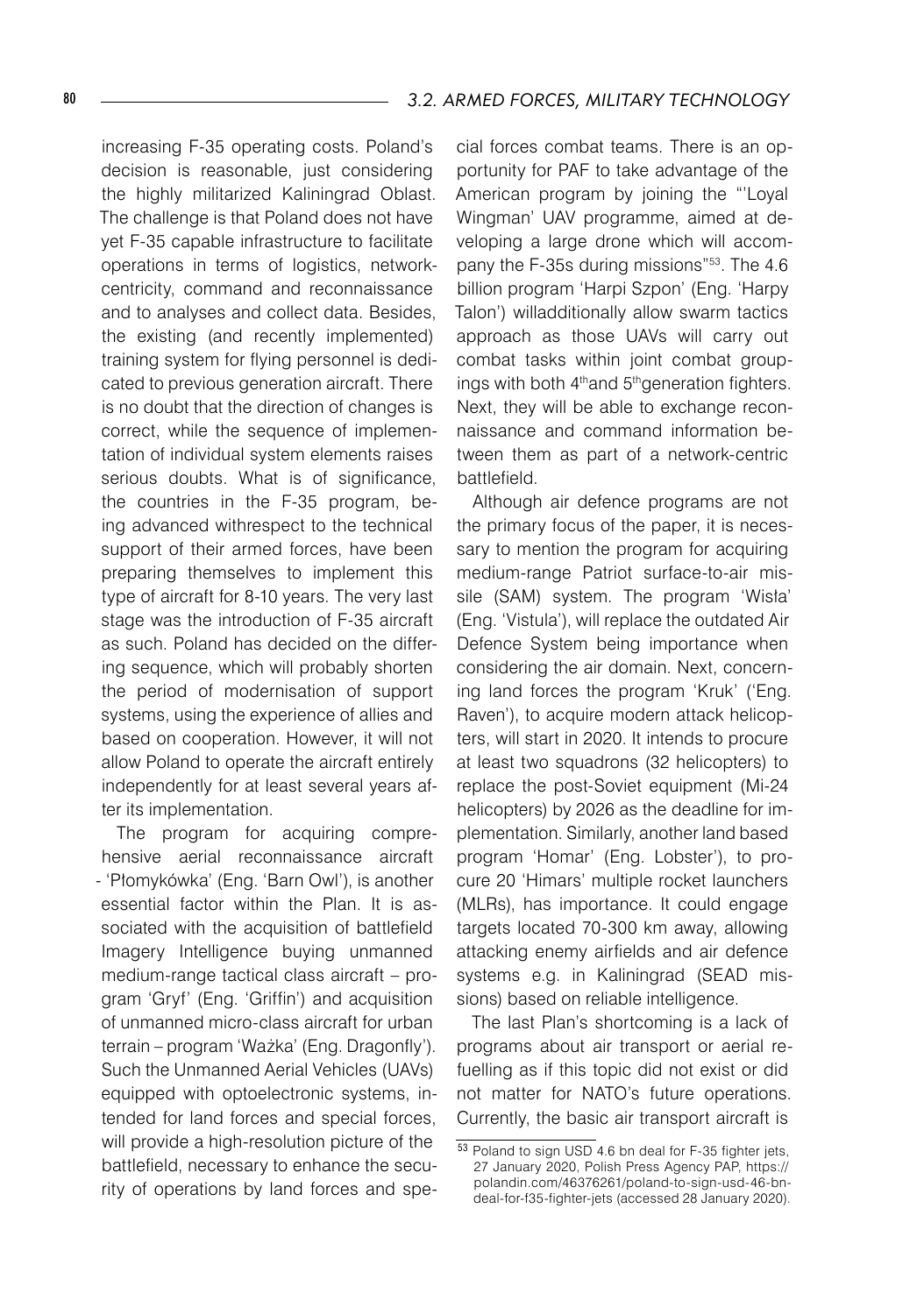CASA 295 designed only for tactical transport. This is modern aircraft, but too intensively operated as of lack of medium transport planes, such as C-130. The five possessed C-130 has already been in service for some 50 years, but their replacement will not solve all air transportation needs. There still will bea shortage of two or three strategic air transport aircraft, which is important because of the commitment to missions and operations outside of the country. The PAF capacity in aerial refuelling are similarly negatively assessed and despite many attempts to solve this problem, there has been no solution. The air force is still based on temporary solutions; the current program also does not deal with this problem at the desired level. It is also worth noting that TMP pays little (too little) attention to the human factor, and thus the shrinking possibilities of recruitment to the armed forces as of competition on labour market, aging society and low attractiveness related to military payment. It is equally important, as advanced technology will require a systematic increase in quality of operational staff to maintain the operation of the new generation of aircraft.

General costs the Polish Armed Forces modernization for the period 2021-2035 will amount PLN 524 billion (est. 133 billion USD)<sup>54</sup> and the planning timeframe was extended from 10 to 15 years. The allocation of funds will be progressive, i.e. in 2025, the Ministry is planning to spend PLN 24 billion on modernization, while in 2050, it will reach PLN 50 billion<sup>55</sup>. The 2021-2035 TMP includes programs has not been discussed in public debates to see other options as procurement of the F-16 Block 70 version, created based on the solutions developed for the F-35. In general, doubling the number of F-16 aircraft makes sense because there is already a national training system and infrastructure prepared for this aircraft. The analysis related to the PAF combat potential is assuming that it should have ten air squadrons composed of 160 combat aircraft. As for now, because of the withdrawal of old aircraft, the number of squadrons has decreased to eight.

Moreover, two of current squadrons (MiG-29s), due to incidents and accidents, were suspended from flying indefinitely<sup>56</sup>. Therefore, those will be restored by purchasing F- 16 aircraft (three squadrons), to join already existing three squadrons. The planned purchase of 32 F-35s aircraft (two squadrons) will allow the possession of eight combat aviation squadrons. Two MiG-29 squadrons will end service around 2030 due to their age. The purchase of F-16s aircraft, regardless of the latest or older generation, is necessary if PAF is determined to retire the post-Soviet combat platforms (SU-22s aircraft).As many Soviet-made aircraft have been operational for more than 35 years, they will disappear in a few years;therefore, PAF could lose some operational capabilities. The F-16s fleet has been already some 15 years in service, so in 5-7 years (2025-2027), they will require modernisation and a major maintenance. According to the manufacturers, Poland's F-16s have 8000 hours lifespan, with an average annual total flight span on the plane up to 200 hours. Theoretically, a 40-years' service is possible, but the major renovation will be required, which must be seriously considered. This will cause another costly position in the military budget.

<sup>54</sup> 524 mld na modernizację i więcej F-16. Błaszczak podpisał PMT, Defence24 10 October 2019, https:// www.defence24.pl/plan-modernizacji-technicznej-2021-2035-zatwierdzony (accessed 28 January 2020).

<sup>55</sup> Błaszczak: Plan Modernizacji Technicznej opiewa na 524 mld zł, Puls Biznesu 10 October 2019, https:// www.pb.pl/blaszczak-plan-modernizacji-technicznej-opiewa-na-524-mld-zl-972642 (accessed 28 January 2020).

<sup>56 &#</sup>x27;Polskie MiG-29 wznowiły loty', Defence24 (28 November 2019) https://www.defence24.pl/polskie-mig-29-wznowily-loty (accessed 28 January 2020).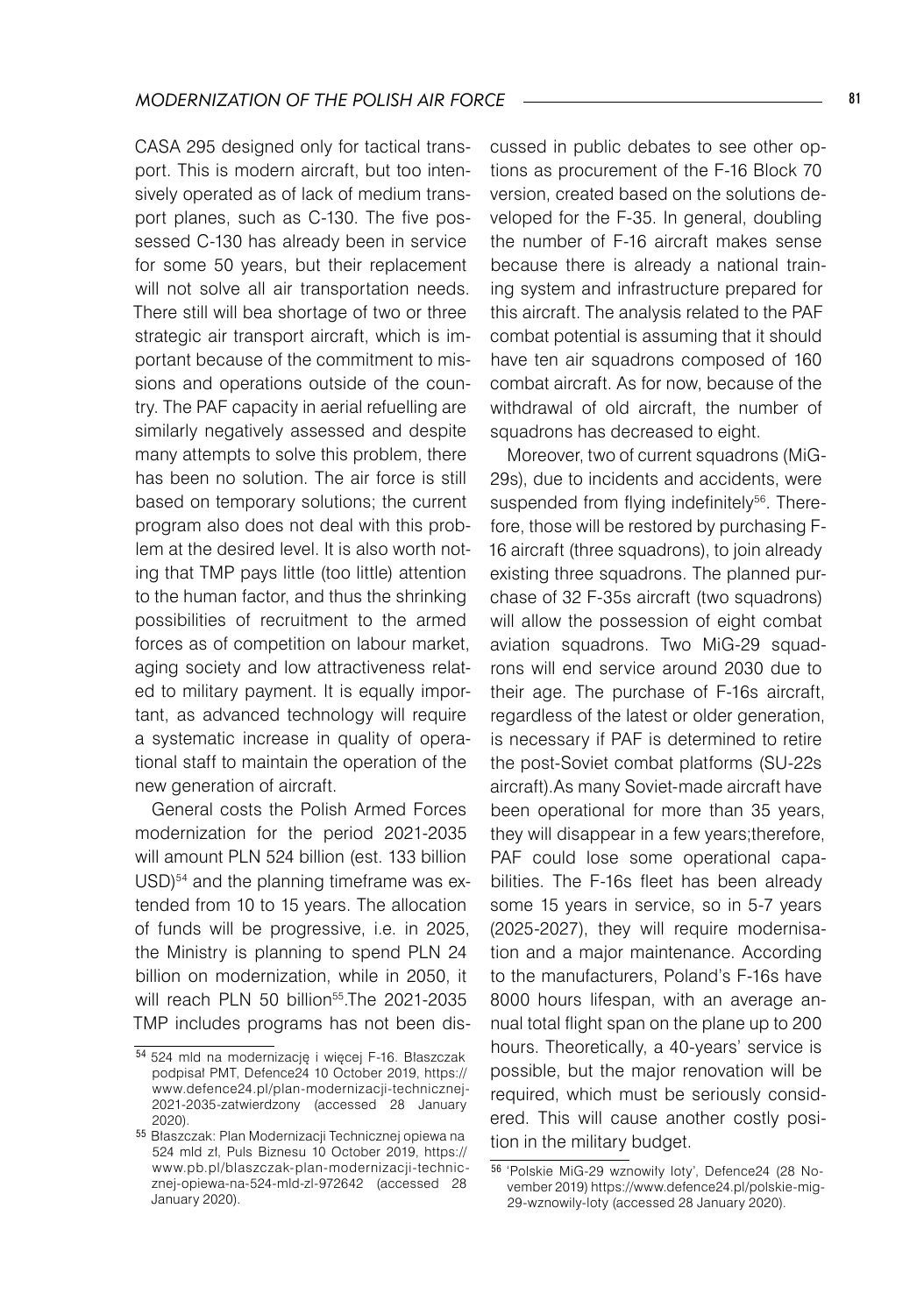It is assumed that in an emergencyin Central or Eastern Europe, the Alliance aviation and air defence assets should be deployed to Poland as early as possible. It is requiring investment into infrastructure and provision of reasonable capabilities to protect them against enemy attack using air, land and sea based missiles. This is especially important with respect to the U.S. Air Force, as those will not be deployed into fragile and unprotected airbases. Next, as Poland is located close to potential adversary even small stealth aircraft will be observed when taking off, limiting its specific characteristics<sup>57</sup>. Therefore, to make such a deployment possible, it requires properly infrastructure in Poland, additionally assets to deny dangerous Russian anti-access and area denial capabilities like in Kalininarad enclave<sup>58</sup>. The PAF, despite acquiring new capabilities including tactical missiles AGM-158 JASSM (range of 400 km) and initiating the procurement of modified JAS-SM-ER missiles (range of up to 1000 km) haslimited potential to support deterrence by punishment<sup>59</sup>independently. It is limiting options for effective engagement of targets outside of national borders.

#### Summary and conclusions

The decisions on the modernization of the Polish Air Force are highly required and the overall direction is very proper; the challenge would be the continuous dedication of funds to support it. It is linked with the preservation of GDP increase, as there are

some symptoms of economy slowdown. Next, the consensus among political parties towards modernization priorities must be preserved, such as the negative trend happened as "the change of government in 2015 has also raised questions and international concern about Poland's political reliability"60. That aspect is very important as of Poland's geostrategic location and being the critical link with the NATO East Flank nations to facilitate any deployment of units to endangered regions. The air force capabilities will play a significant role in those aspects;therefore, modernization of equipment and infrastructure is of great significance. It will require following the current trends in aircraft development and it must be done in cooperation with leading air powers, as Poland alone is not able to develop and produce a 5<sup>th</sup> generation aircraft. In this case, procurement is required, and as of NATO membership and its obligation, U.S. is a solution not only related to F-35 but maybe F-16 'Viper'.

There are other aspects, as the Polish core interests are linked with the desire to strengthen the country's role in NATO and within the region. The modern air force is closely related to such roles based on economic provision, foreign policy and population support. As security becomes a fundamental issue; therefore, its funding should be stable. This is key for PAF as of the progressive degradation of military equipment; it is estimated that some 50% of the primary and auxiliary equipment is older than 20 years of operation. It appears that the needs of the Air Force are understood and the key is the preservation of constant support by governments and preserved financing level. The challenge is that the military budget could be cut in the case of anyeconomic downturn causing

<sup>57</sup> Gen. Rajchel: Polsce potrzebne są typowe myśliwce. Co z wykorzystaniem F-35?[SKANER Defence24], Defence24 20 February 2020, https://www.defence24.pl/gen-rajchel-polsce-potrzebne-sa-typowe-mysliwce-co-z-wykorzystaniem-f-35-skanerdefence24 (accessed 28 January 2020).

<sup>58</sup> Z. Sliwa, V. Veebel, 'The Suwalki Gap, Kaliningrad and Russia's Baltic Ambitions', op. cit.

<sup>59</sup> T. Rostoks, *The Evolution of Deterrence from the Cold War to Hybrid War*, in: N. Vanaga, T. Rostoks (eds.), *Deterring Russia in Europe. Defence Strategies for Neighbouring States*, 1st Edition, (London: Routledge 2019) pp. 20-26.

<sup>60</sup> E. Hagström Frisell, A. Sundberg, Poland – An Increasingly Important Ally,…, op. cit.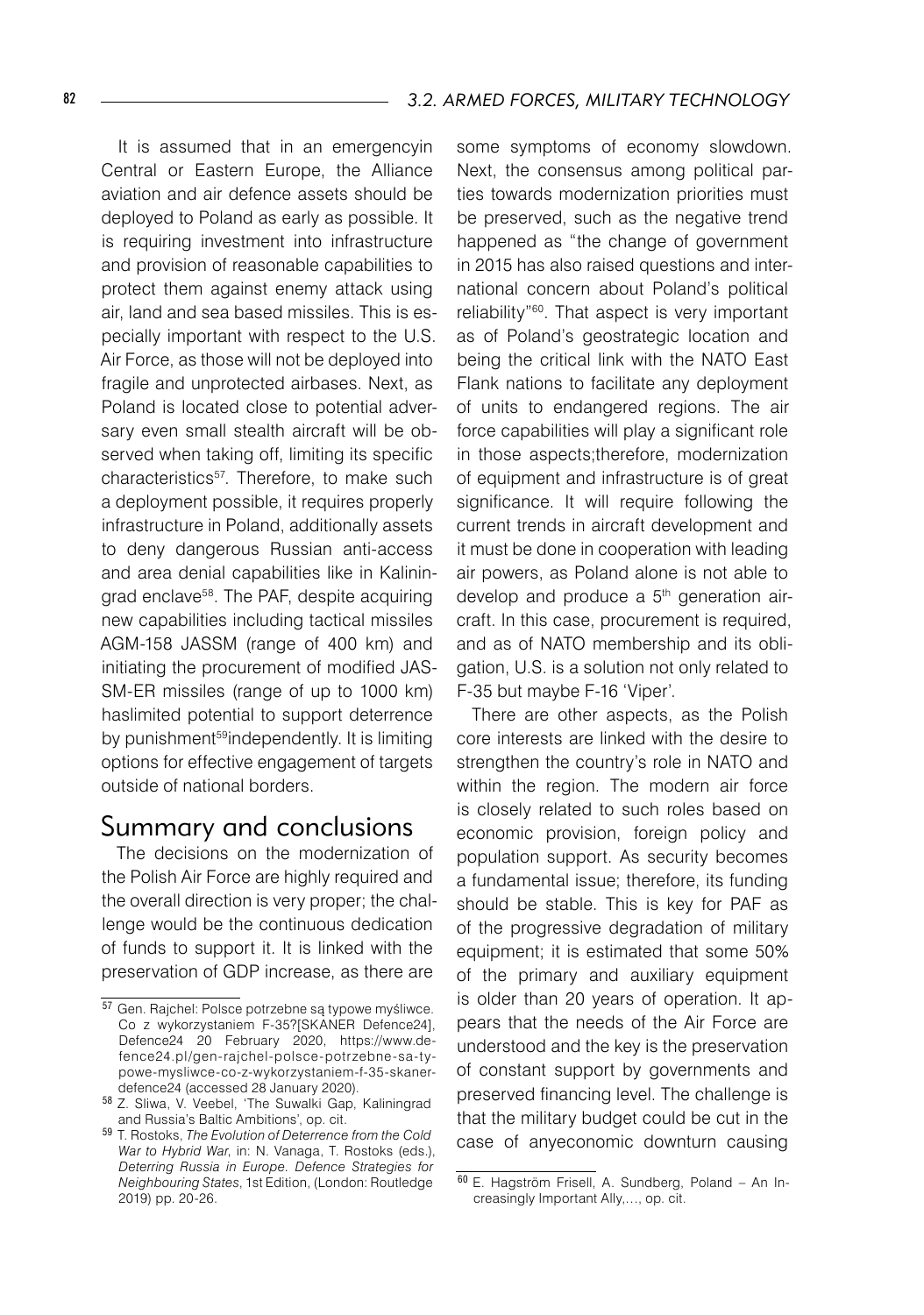delays or cancelation of some programs. It would deny capabilities to be in line with other NATO nations when fighting in the air domain and would not be the credible answer for a complex security environment.

Technical modernization 2021-2035, although its focus and continuity raise some doubts, create a chance to increase the operational capabilities of the armed forces. It is especially important to face the contemporary threats andunpredictabledevelopment of the geopolitical situation in Europe and the world. According to the Polish National Defence Ministry, it isthe result of an in-depth analysis of the perspective battlefield and the need to adopt armed forces to new tasks. The tasks will not only be military in natures taking into account phenomena such as demography,urbanization, climate change, the emerging technology influencingthe regional security<sup>61</sup>. If such the analyseswere carried out,it would facilitate proper actions to prepare the nation to face them. However, many of these essential elements are difficult to recognize in the available research and studies. Although the modernisation of the Polish Air Force is still definitely behind schedule and real needs, it is ongoing. It is a milestone allowing adjusting this service to the requirements of contemporary warfare within the evolving security environment. Without its implementation and continuity,it is difficult to imagine the ability to conduct contemporary operationsnationally and within the Alliance facing the policy and capabilities of the Russian Federation. This is why the entire TMP and Poland's Air Force procurementis of critical importance as the geostrategic location of Poland is causing her to be involved and to suffer consequences in the case of crisis and war. The crucial

aspects are political support and continuity, coupled with assurance to financing as a long-term project.

#### Bibliography

- Antczak A., Śliwa Z., 'Security dilemmas of the Baltic region', *Środkowoeuropejskie Studia Polityczne No. 3/2018,* Adam Mickiewicz University, wyd. Poznań October 2018.
- Ciastoń R. et al., *Przyszłość Sił Powietrznych i jednostek obrony powietrznej w Siłach Zbrojnych RP*, Kazimierz Pułaski Foundation, Warsaw 2015.
- Citino R., *Blitzkrieg to Dessert Storm. The Evolution of Operational Warfare*, Lawrence, University Press of Kansas 2004
- Clark W., Luik J., Ramms E., Shirreff R., *Closing NATO's Baltic Gap*, (Tallinn: International Centre for Defence and Security 2016); R. Shirreff, *War with Russia*, (London: Coronet Books 2016).
- Gaub F., *The North Atlantic Treaty Organization and Libya,Reviewing Operation Unified Protector*, Carlisle: U.S. Army War College, Strategic Studies Institute, June 2013.
- Gunzinger M., J. Stillion, 'The Unserious Air War against ISIS*',the Wall Street Journal* (14 October 2014), http://online.wsj.com/ articles/mark-gunzinger-and-john-stillion-the-unserious-air-war-against-isis- 1413327871
- Hagström FrisellE, Sundberg A., Poland – An Increasingly Important Ally in the Defence of NATO's Eastern Flank, International Centre for Defence and Security, Tallinn 13 March 2017, https://icds.ee/poland-an-increasingly-important-ally-inthe-defence-of-natos-eastern-flank/
- Hooker R.D., Jr., *How to defend the Baltic States,* (Jamestown Foundation October 2019)
- Jennings G., 'UK sets out post-2030 combat aviation force structure', *IHS Jane's Defence Weekly* (29 July 2014), http://www.janes.com/article/41309/uksets-out-post-2030-combat-aviationforce-structure?utm\_campaign=[PMP]\_

<sup>61 &#</sup>x27;Szef MON podpisze nowy Plan Modernizacji Technicznej', Defence24 (09 October 2019) https://www. defence24.pl/szef-mon-podpisze-nowy-plan-modernizacji-technicznej (accessed 27February 2020).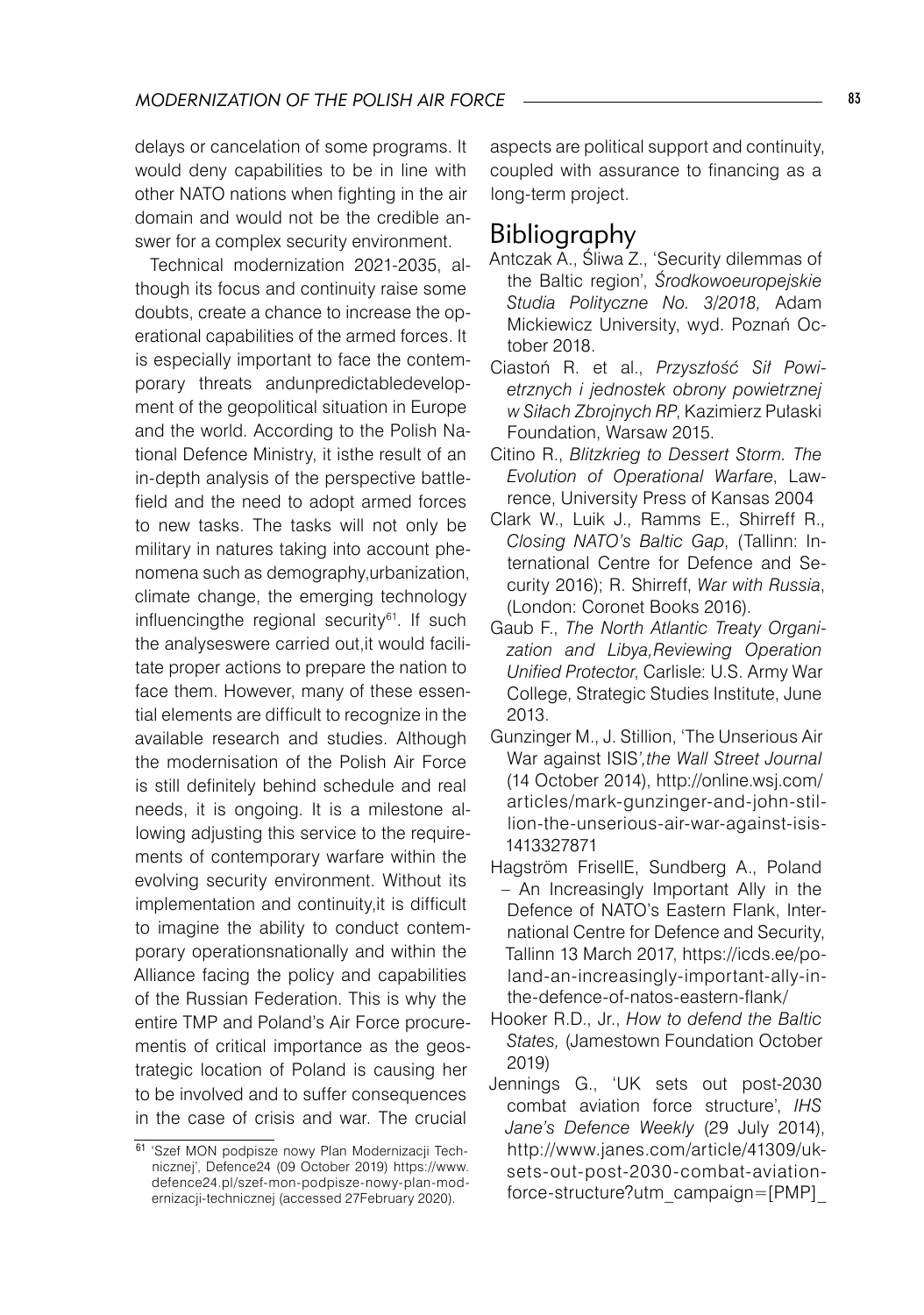P C 6 110 E 14 % 2 0 D F % 2 0 N L % 2 0 S ECURITY%2008 05 2014 DW Deployment&utm\_medium=email&utm\_ source=Eloqua

- *Kosovo/Operation Allied Force. After Action Report*, Washington: Report to Congress 31 January 2000
- Koziej S., Rozważania o Bezpieczeństwie. O bezpieczeństwie narodowym Polski w latach 2010-2015 w wystąpieniach i referatach szefa Biura Bezpieczeństwa Narodowego, Lazarski University, Warsaw 2016.
- Lipka R., Polish combat aviation maintaining the illusion? Defence24, 25 July 2014, https://w w w.defence24.com/armed -forces/air-force/polish-combat-aviationmaintaining-the-illusionAct of 22 June 2001 on Establishing a Multi-Annual Program 'Equipping the Armed Forces of the Republic of Poland with multi-purpose aircraft' and ensuring conditions for its implementation, (Warsaw: Poland's Parliament 22 June 2001) http:// prawo.sejm.gov.pl/isap.nsf/DocDetails. xsp?id=WDU20010890972
- Mailinger P., 'Supremacy in the Skies', *Air Force Magazine,* February 2016
- Operation Allied Force', *Global Security*, last modified 16 October 2013, http:// www.globalsecurity.org/military/ops/allied\_force.htm,
- Polish Military Contingent 'Orlik', http://airpolicing.wp.mil.pl/en/35.html
- Praks H., *Hybrid or Not: Deterring and Defeating Russia's Ways of Warfare in the Baltics – the Case of Estonia,* (Rome: NATO Defence College, Research Paper No 124 December 2015).
- *Present Paradox. Future Challenge*, Kalkar, JAPCC, March 2014.
- Przybyła K., NATO wobec konfliktu na Ukrainie, Bezpieczeństwo Narodowe 2016/I-IV, National Security Bureau, Warsaw 2016.
- Rajchel J., *Bezpieczeństwo powietrzne Polski po akcesji do NATO* (Warsaw: TNP S.A. 2013).
- Rajchel J., General.: *Polsce potrzebne są typowe myśliwce. Co z wykorzystaniem F-35?* [SKANER Defence24], Defence24 20 February 2020, https://www.defence24. pl/gen-rajchel-polsce-potrzebne-sa-typowe-mysliwce-co-z-wykorzystaniem-f-35-skaner-defence24
- Rajchel J., Załęski K., Dowodzenie Siłami Powietrznymi, Aspekt narodowy i sojuszniczy. Uwarunkowania, tendencje i kierunki zmian (Air Force Command, National and Allied Aspect, Conditions and Directions for Change), Scientific Papers, Naval Academy year LII, No 3(186), Gdynia 2011.
- Ripley T., 'Scope of anti-Islamic State air ops continues to evolve*'*, *Janes's Defence Weekly* Vol. 51, issue 43 (22 October 2014) p. 23. R. Shield, 'Russian Airpower's Success in Syria: Assessing Evolution in Kinetic Counterinsurgency', The Journal of Slavic Military Studies (Vol. 31/2 2018).
- Ritchie S., *The British Experience in Operation Allied Force*, in J. Fergusson (ed.), *Aerospace Power. Beyond 100 Years of Theory and Practice*, Winnipeg, University of Manitoba, Centre for Defence and Security Studies 2005.
- Rostoks T., *The Evolution of Deterrence from the Cold War to Hybrid War*, in: N. Vanaga, T. Rostoks (eds.), *Deterring Russia in Europe. Defence Strategies for Neighbouring States*, 1st Edition, (London: Routledge 2019).
- Shlapak D.A., *Deterring Russian Aggression in the Baltic States. What it Takes to Win,* (Santa Monica: RAND Corporation 2017); *Testimony of David A. Shlapak before the Committee on Armed Services Subcommittee on Tactical Air and Land Forces United States House of Representatives*, (Washington: United States House of Representatives 01 March 2017).
- Sir Richards David, General quoted in: C. Letsch, C. James, P. Lewis, N. Watt, 'Syrian Kurds say air strikes against Isis are not working', *The Guardian*(6 Octo-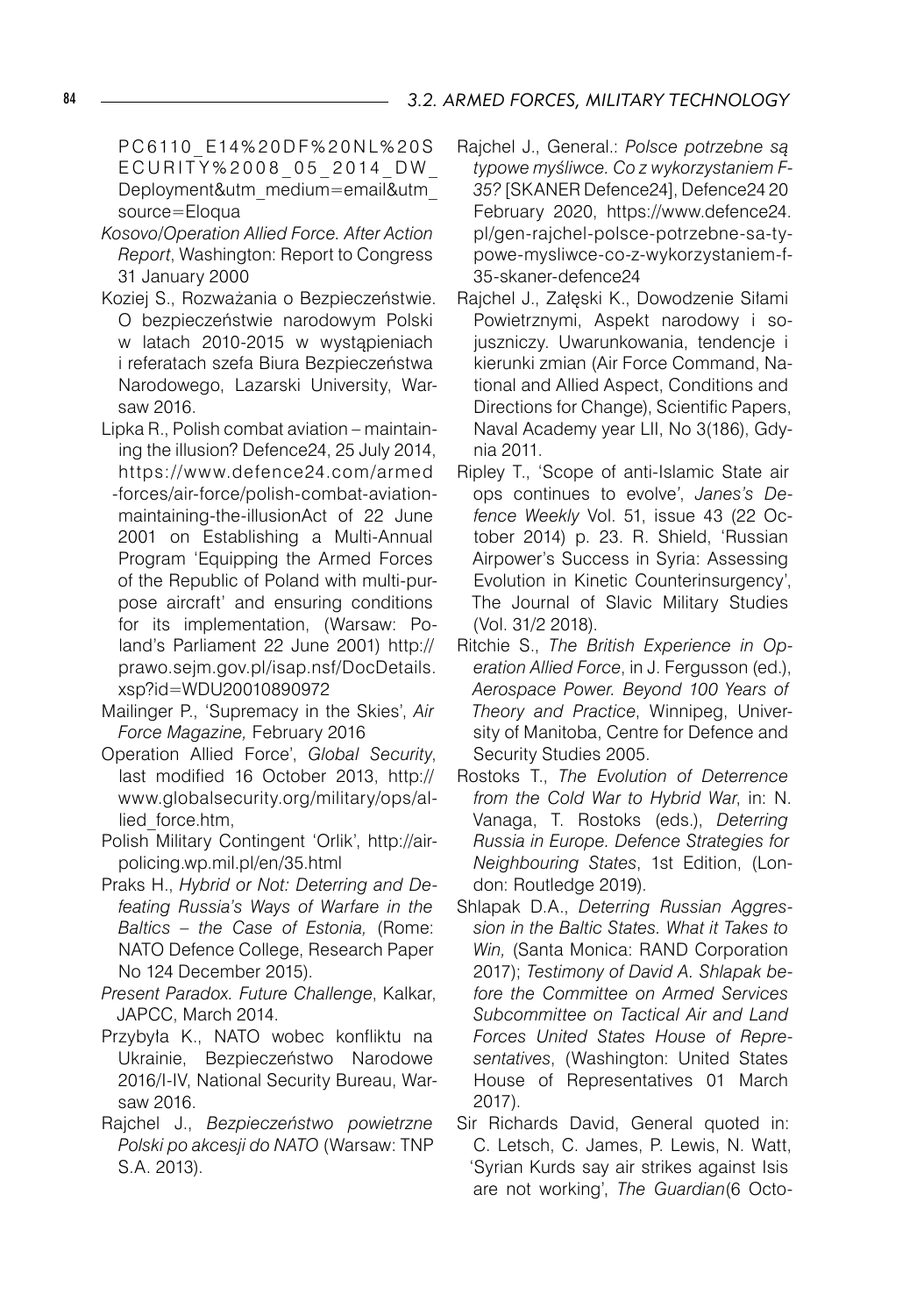ber 2014), http://www.theguardian.com/ world/2014/oct/05/air-strikes-isis-notworking-syrian-kurds

- Sliwa Z., Veebel V., 'The Suwalki Gap, Kaliningrad and Russia's Baltic Ambitions', Journal of International Studies, 12(3) 2019.
- Szopa M., Harpia Fighter Procurement Details - Polish F-35 Deal Unveiled, Defence 24, 31 January 2020, https://www. defence24.com/wyszukiwanie/harpiafighter-procurement-details-polish-f-35 deal-unveiledPietsch B., The US just approved the \$6.5 billion sale of 32 F-35 fighter jets to Poland, Reuters Business Insider 25 PAril 2018, https://www.businessinsider.com/us-backs-proposed-65-billion-sale-of-32-f-35-lockheed-jetsto-poland-2019-9
- Szymański M., Security Franchising: Polish – American Defence Cooperation, in M. Zachara (ed.), Poland in Transatlantic Relations after 1989: Miracle Fair, Cambridge Scholars Publishing 2018.
- Van Creveld Martin quoted in: L. Susser, 'Closing Ranks: Series of critical reports to the Israeli Defence Forces' failure in the second war in Lebanon, citing poor professional training, mistaken military philosophy and misguided values and principles'*, The Jerusalem Report* (08 January 2007) p. 12.
- Warden III J.A., *The Air Campaign. Planning for Combat*, Washington: the National Defense University Press, 1989
- Zakem V., Saunders P., Antoun D., 'Mobilizing Compatriots: Russia's Strategy, Tactics, and Influence in the Former Soviet Union' *CNA's Occasional Paper* (November 2015) .
- Załęski K., *Relacje i stosunki międzynarodowe w kształtowaniu bezpieczeństwa europejskiego*,Dąbrowa Górnicza, Akademia WSB 2017.
- Załęski K., *Siły zbrojne. Teoria i praktyka funkcjonowania*, wyd. Warsaw, Difin 2019.

### An open sources and documents

- 524 mld na modernizację i więcej F-16. Błaszczak podpisał PMT, Defence24 10 October 2019, https://www.defence24. pl/plan-modernizacji-technicznej-2021- 2035-zatwierdzony
- AP 3000. British Air and Space Power Doctrine, Fourth Edition, London, UK Ministry of Defence, Air Staff 2009.
- Błaszczak: Plan Modernizacji Technicznej opiewa na 524 mld zł, Puls Biznesu 10 October 2019, https://www.pb.pl/blaszczak-plan-modernizacji-technicznej-opiewa-na-524-mld-zl-972642
- German-Polish MiG-29 Transfer Complete, Deutsche Welle 5 August 2004, https:// www.dw.com/en/german-polish-mig-29 transfer-complete/a-1287949-1
- Modernizacja techniczna SZRP, Ministry of Defence, Warsaw 28 February 2019, https://www.gov.pl/web/obrona-narodowa/modernizacja-techniczna-szrp
- *Poland Country Study Guide. Volume 1 Strategic Information and Developments*, International Business Publications 2013.
- *Poland to sign USD 4.6 bn deal for F-35 fighter jets,* 27 January 2020, Polish Press Agency PAP, https://polandin. com/46376261/poland-to-sign-usd-46 bn-deal-for-f35-fighter-jets
- Polskie MiG-29 wznowiły loty', *Defence24* (28 November 2019) https://www.defence24.pl/polskie-mig-29-wznowily-loty
- Szef MON podpisze nowy Plan Modernizacji Technicznej', *Defence24* (09 October 2019) https://www.defence24.pl/szef-monpodpisze-nowy-plan-modernizacji-technicznej
- Technical Modernisation of Polish Armed Forces 2013-2022, Defence Aerospace Source 14 December 2014, based on data from the Polish Ministry of Defence, http://www.defense-aerospace.com/cgibin/client/modele.pl?shop=dae&model e=release&prod=141459&cat=3